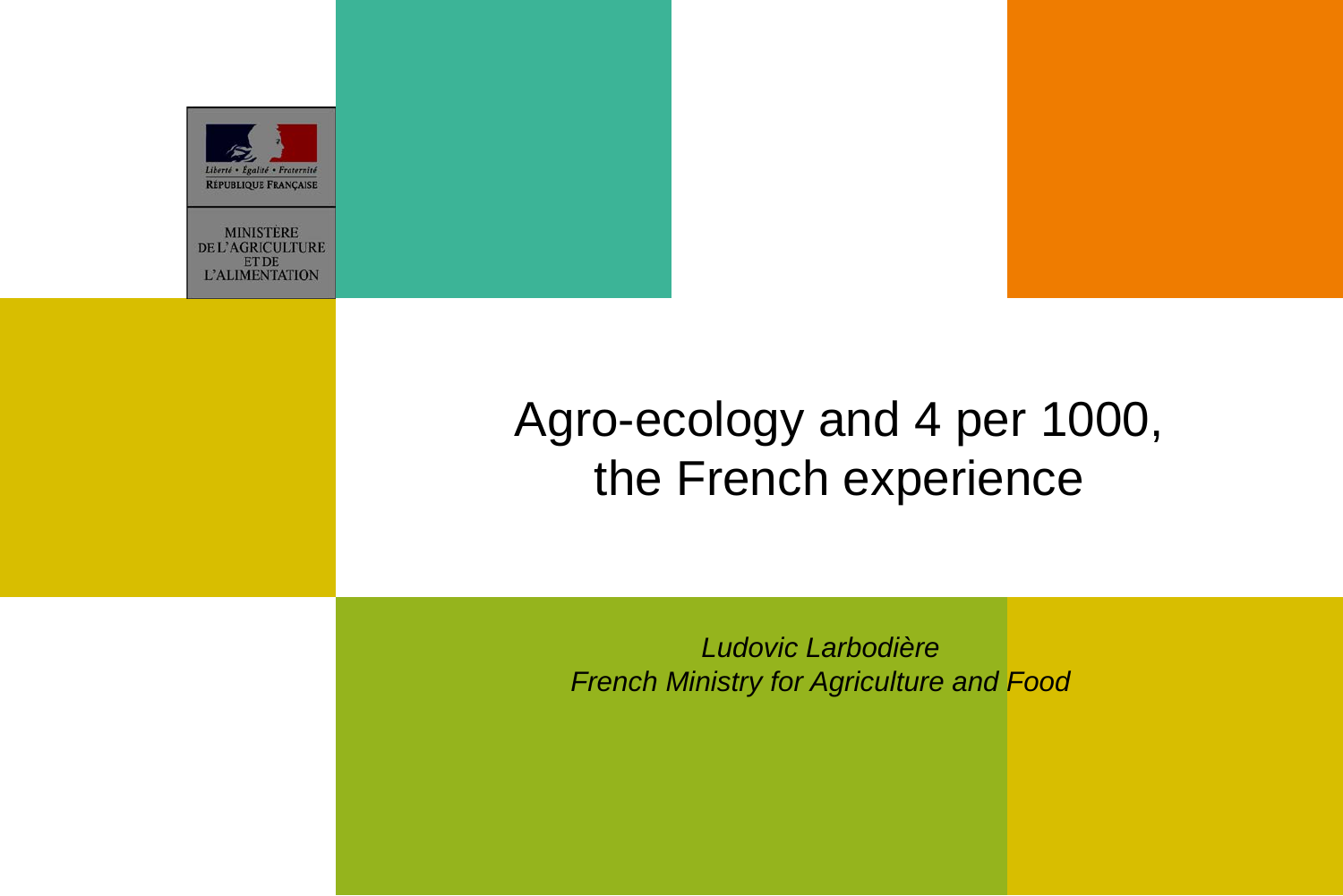#### GHG emissions and absorption in agriculture in France Current figures

#### • **French agriculture**

•436,000 farms, average size 65 ha •agricultural production represents 70,3 Mds€ •agricultural land represents 54% of French area (forests: 31%)

- **Emissions of Ag in France : 20 %** of french total emissions **(LULUCF part of grasslands and croplands incl.)** (85 Mt CO2 eq out of a total of 422 Mt CO2 eq) •47% of CH4 (enteric fermentation, waste management) •44 % of N2O (fertilizers, manure, crops residus) •10 % of CO2 (without energy consomption)
- **LULUCF (Soils and Forestry)** are an important carbon sink: decrease of French emissions by 8%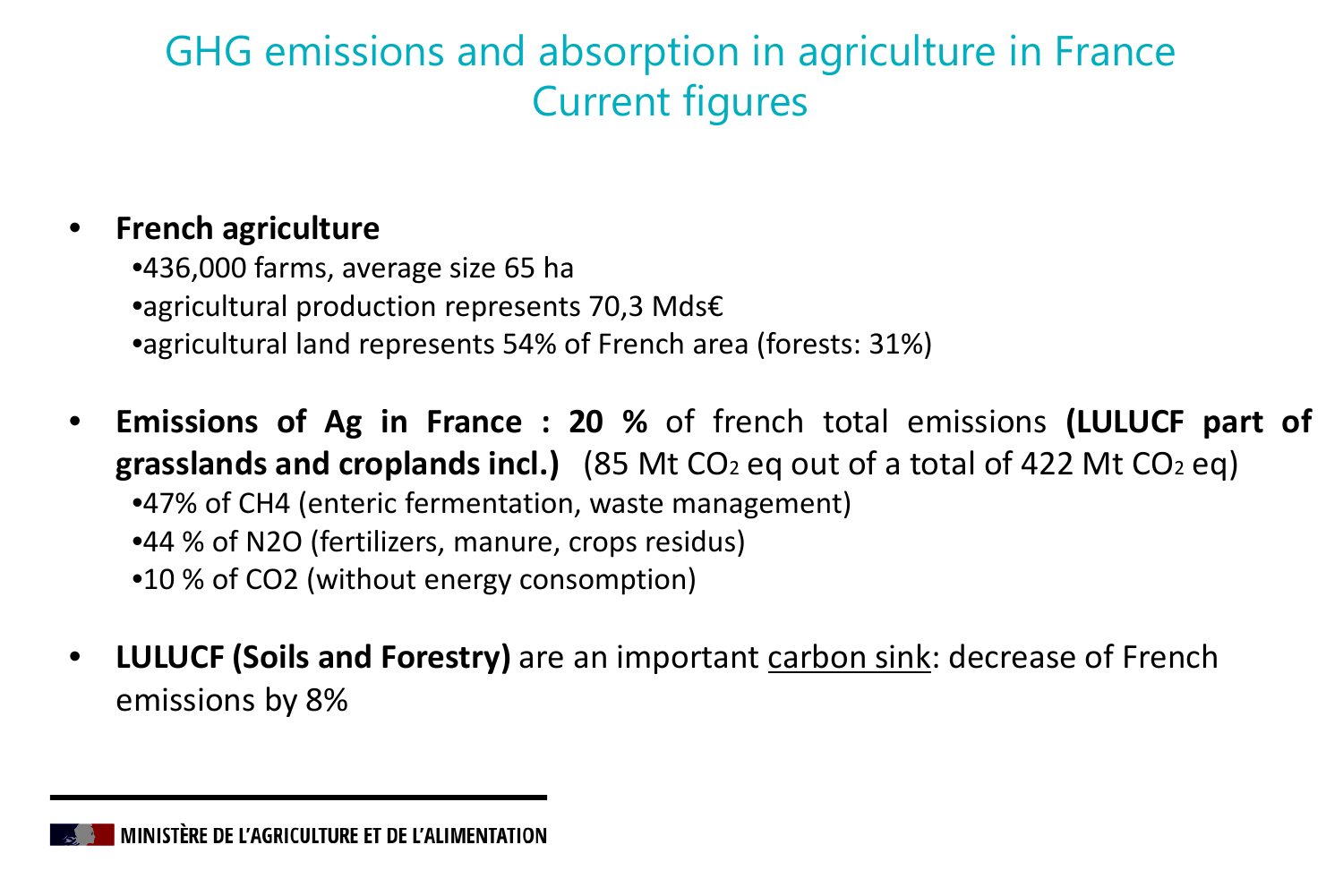# Carbon sequestration – current figures and potential

#### •**Carbon (C) sequestration**

•in agriculture: 12 Mt CO<sub>2</sub> eq, •in forestry: 55 Mt CO2 eq

# •**First estimation of the mitigation potential capacity**

by 2030

| • Evolution                                            | -of | agricultural |  | practices |  |
|--------------------------------------------------------|-----|--------------|--|-----------|--|
| -> 12-15 Mt CO2 eq                                     |     |              |  |           |  |
| .Avoid the release of stored C through soil            |     |              |  |           |  |
| artificialisation (« soil sealing ») and conversion of |     |              |  |           |  |
| grasslands to cropland -> 8-10 MtCO2eq                 |     |              |  |           |  |
| •evolution of forest management and use of its biomass |     |              |  |           |  |
| -> 25-30 MtCO2eq                                       |     |              |  |           |  |
| •combating food waste -> 8-10 MtCO2eq                  |     |              |  |           |  |
| Potentially, C sequestration potential can amount to   |     |              |  |           |  |
| <b>16% of French GHG emissions</b>                     |     |              |  |           |  |

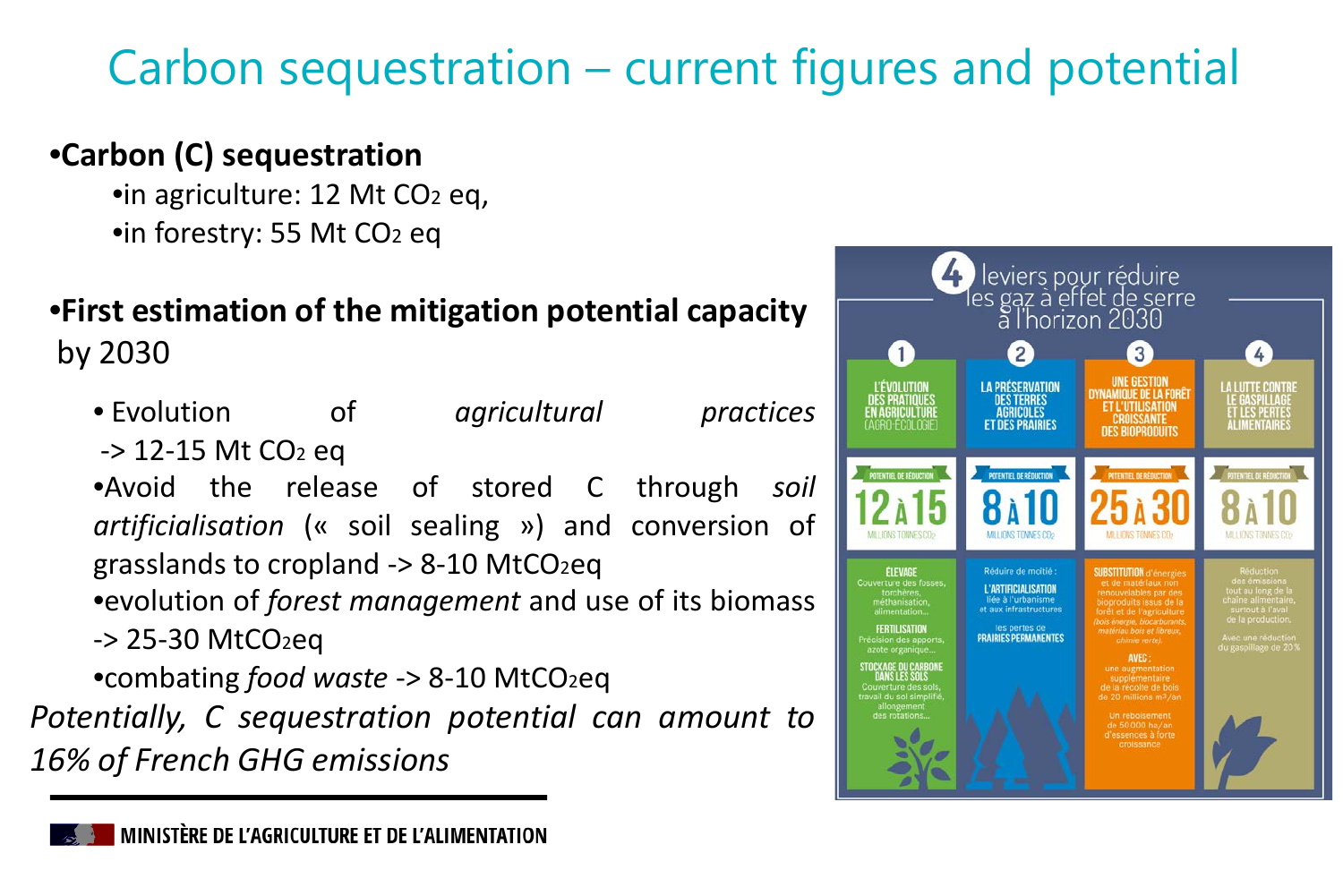## 4 per 1000 for food security and climate

- **I**nternational initiative launched in 2015 during the COP 21.
- A simple idea: an annual increase of 4 ‰ of the world soil surface carbon stocks would nearly compensate for the annual CO2 increase in the atmosphere



- Objective : mobilize stake-holders to encourage agricultural practices that contribute to soil carbon sequestration  $\Rightarrow$  good for climate change mitigation, adaptation and for food security.
- An international and multi-stakeholders platform : 183 members (Consortium), 359 partners (Forum) and 14 well-kown scientists (Scientific and technical committee).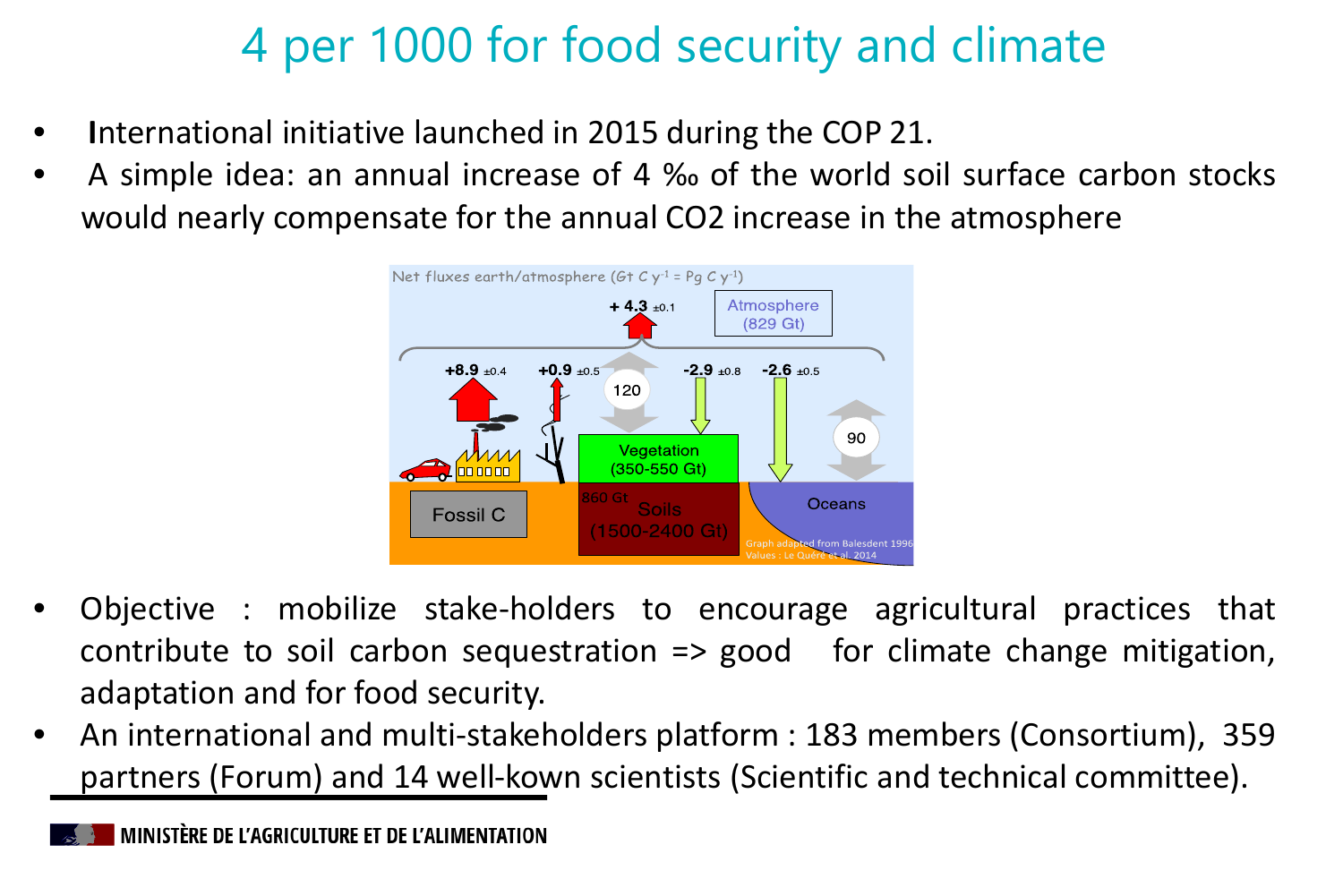### Implementation of 4 per 1000 in France : The Agroecology projet

Objective : Seek the triple economic, environmental & social performance to :

- reconcile environment and economy ;
- responsibilize farmers through a bottom-up initiative (not only regulations)
- respond to consumer and citizens' expectations (healthy and tasty products, good for biodiversity and climate, respecting animal welfare…)

Key principles of agroecology :

**Systemic approach** at plot, farm, landscape and food chain levels.

 Develop **positive interactions** in the agricultural ecosystem to reduce input and energy use, and respect natural resources

 Enhance **biodiversity and biological regulations** (diversity of crops, breeds, different layers of vegetation…)

Enhance **economic performance** of the farm

**=> Innovative and knowmedge intensive agriculture**

MINISTÈRE DE L'AGRICULTURE ET DE L'ALIMENTATION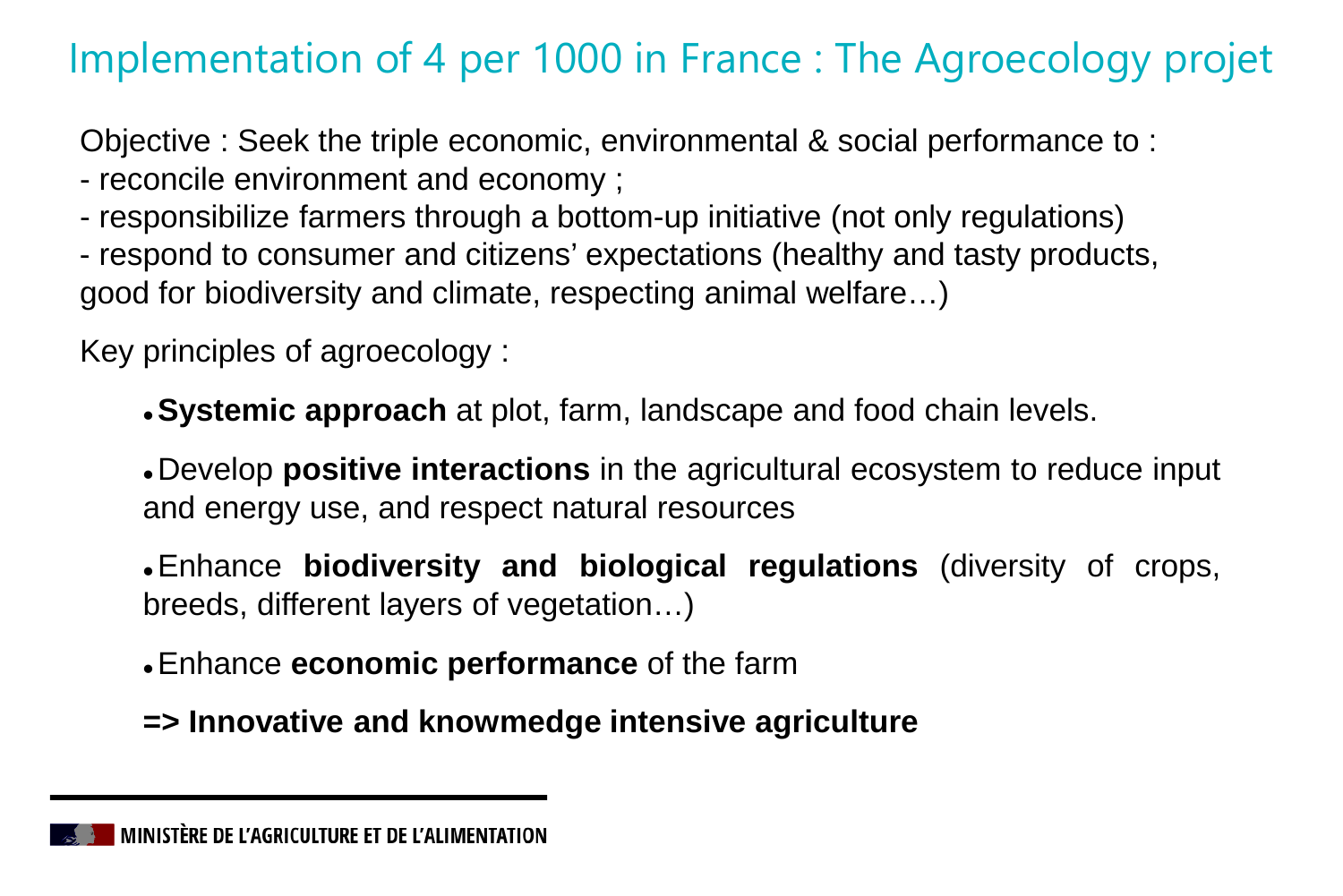## Agroecology projet: a strong political framework

- A strong orientation for the French agricultural sector since 2012
- Fully **included in the law** *[so called "Loi d'Avenir pour l'agriculture, l'alimentation et la forêt" 2014],* **reaffirmed recently in a new law « EGAlim »** *[october 2018]*
- An ambitious national project : conduct the transition of french agriculture **combining economical, environmental and social high performance.**
- **A national multi-stakeholder governance system** with action plan and indicators.
- **Mainstreaming agro-ecology** to public funding projects, applied and fundamental research, farmers education, advisory services…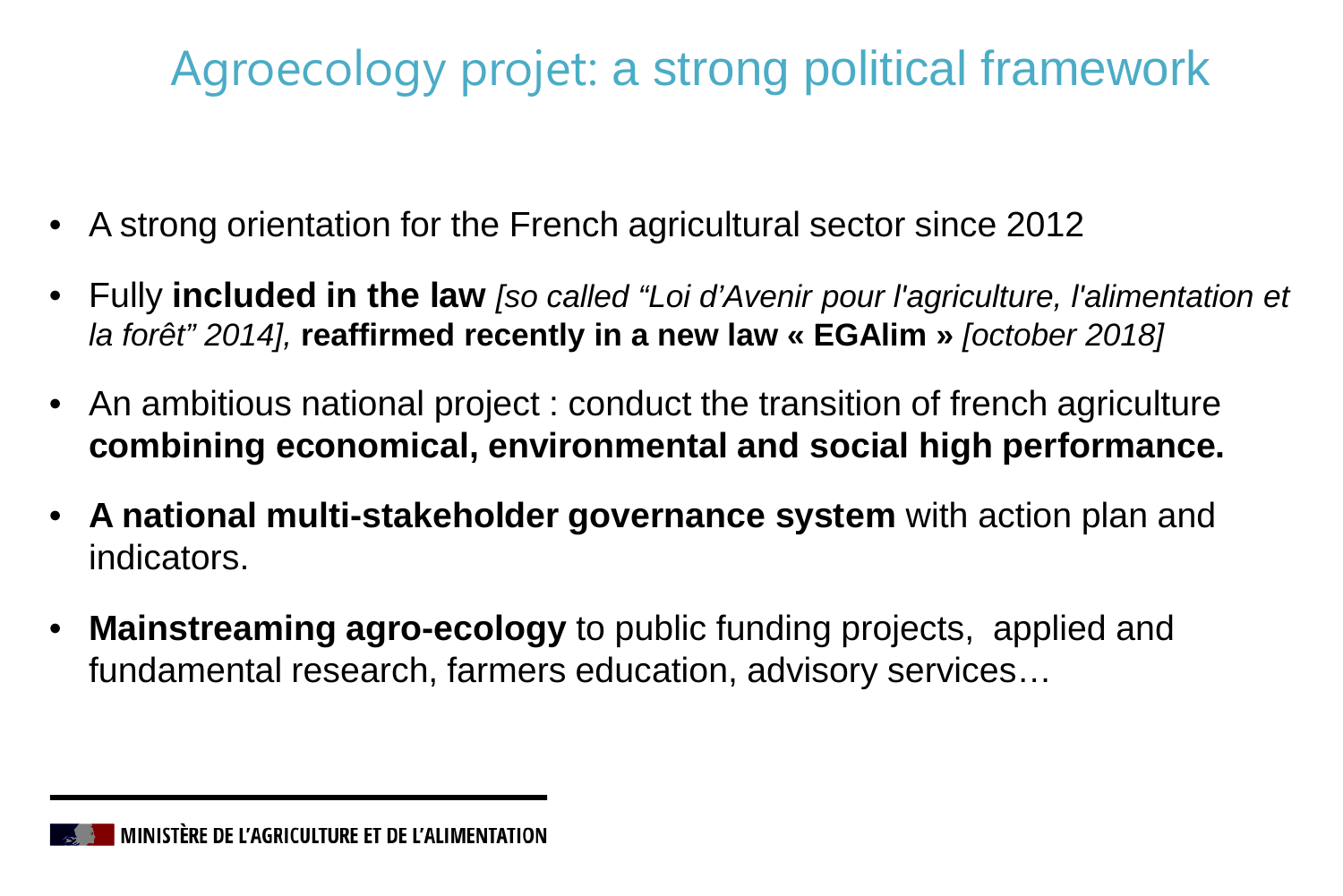# Agroecology project

A **detailed action plan drawn up in with 17 work areas** and integrating 10 specific action plans elaborated with all stakeholders :

| Ecoantibio            | <b>Ambition bio 2017</b>            |
|-----------------------|-------------------------------------|
| Ecophyto              | <b>Agroforestry</b>                 |
| <b>Develop biogas</b> | <b>Protecting pollinators</b>       |
| <b>Seed diversity</b> | <b>Animal welfare</b>               |
| <b>Protein crops</b>  | <b>Training program for farmers</b> |

Involves **all stakeholders** from production to transformation so as to **"produce more with less**", with the objective that a majority of French farmers adopting agroecology practices by 2025.

**In France, agroecology is taken into account for setting-up aid and investment grants and for mobilising public policy tools**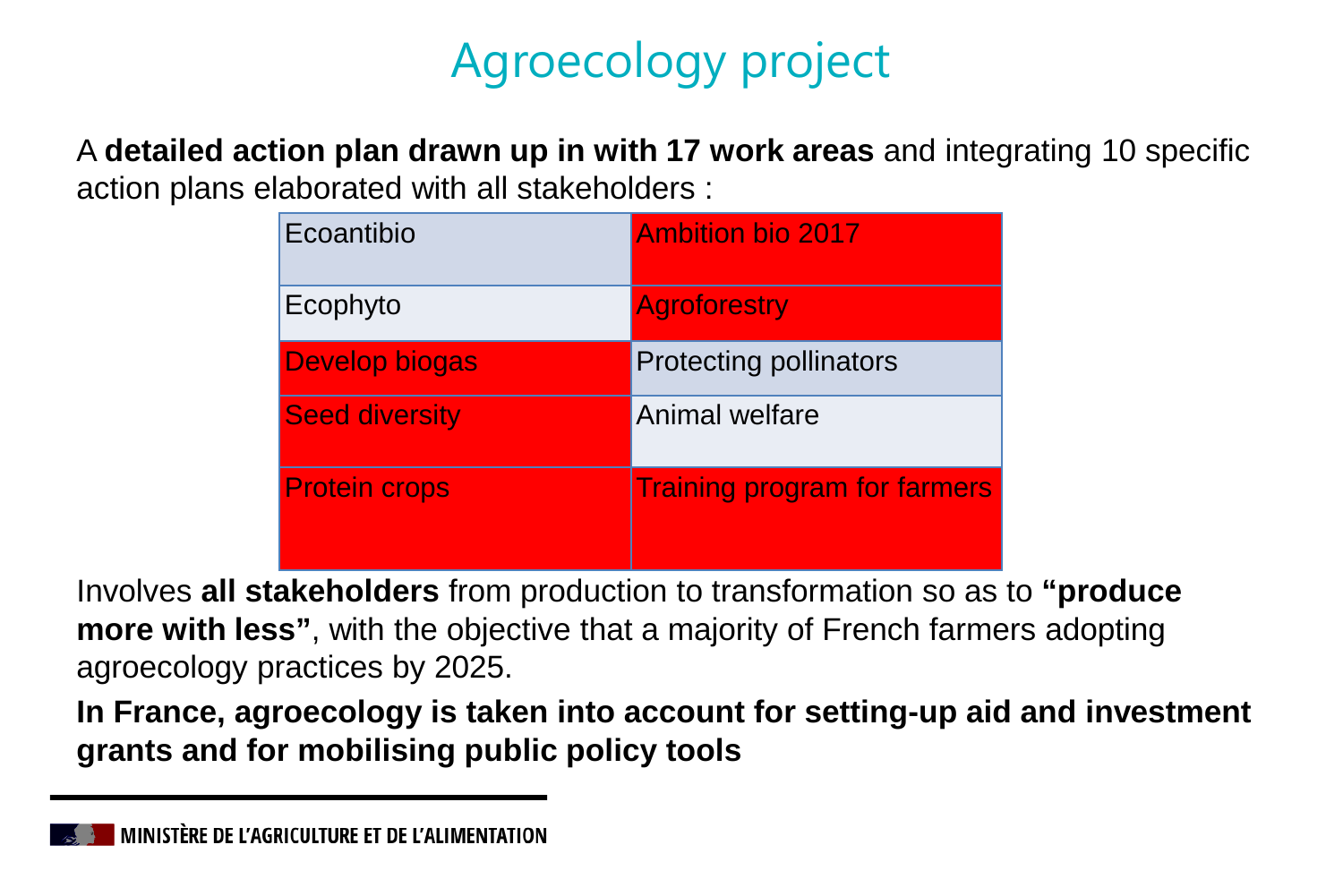# Agroecology projet: some of the national policy tools



 Agroforestry plan with 5 pillars : knowledge, training, advisory services and promotion, economic value of agroforestry production, international spread.



 Protein crops: Nitrogen is a key factor to lower the needs of external nitrous inputs. This plan promotes the culture of legumes and limitation of mineral fertilizer use with the objective of 500,000 ha of protein crop area in 2022



 Biogaz plan: digestate can be a substitute to mineral fertilizers, with the concern of avoiding any soils pollutions. Objective of 1,000 units by 2020.

=> 90 units in place in farms in 2012 500 operational in 2018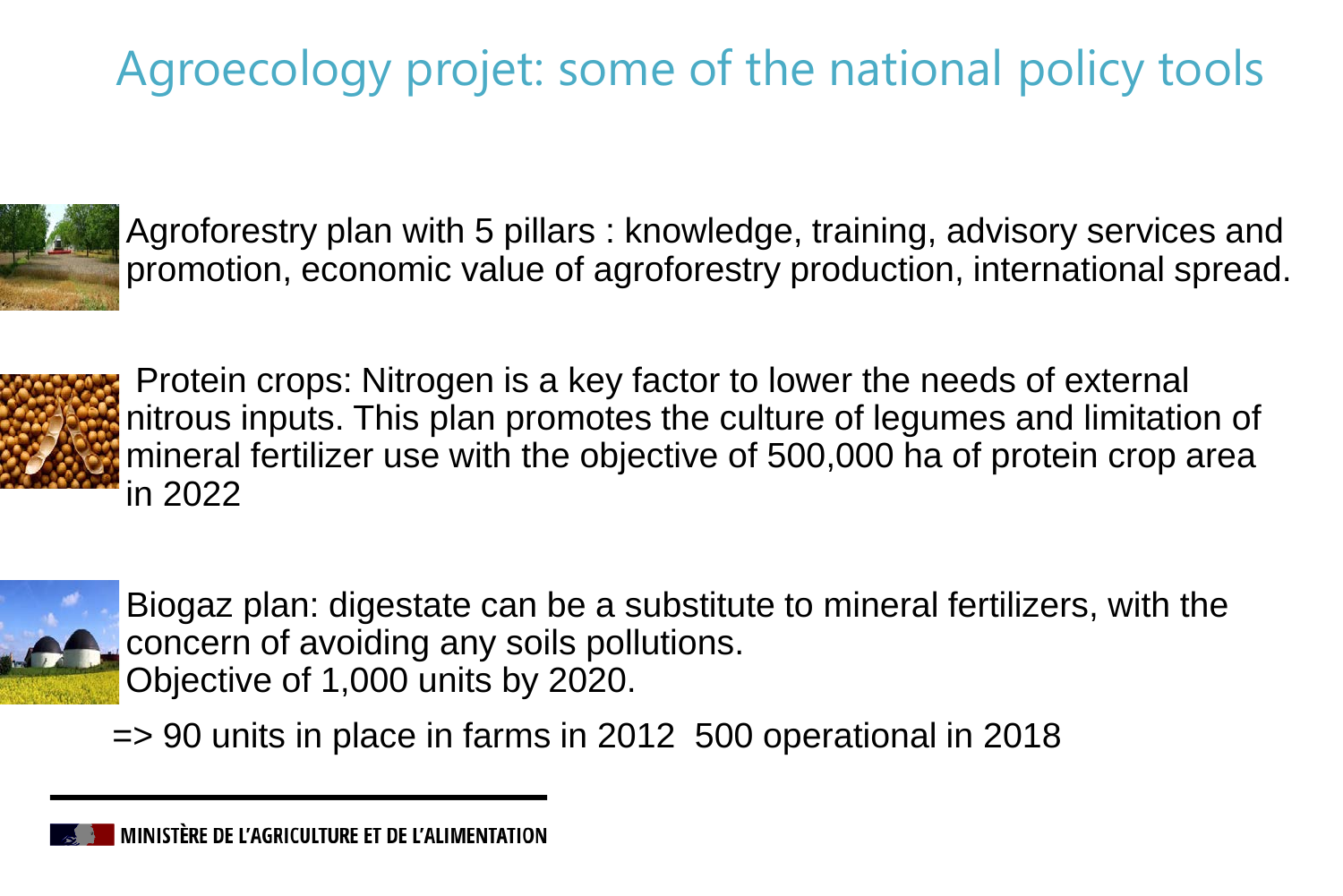#### **Agroecological practices benefiting soil carbon sequestration**



Conservation tillage

Mix species







Sylvopastoralism



Diverse landscapes





Biogaz

Agroforestry

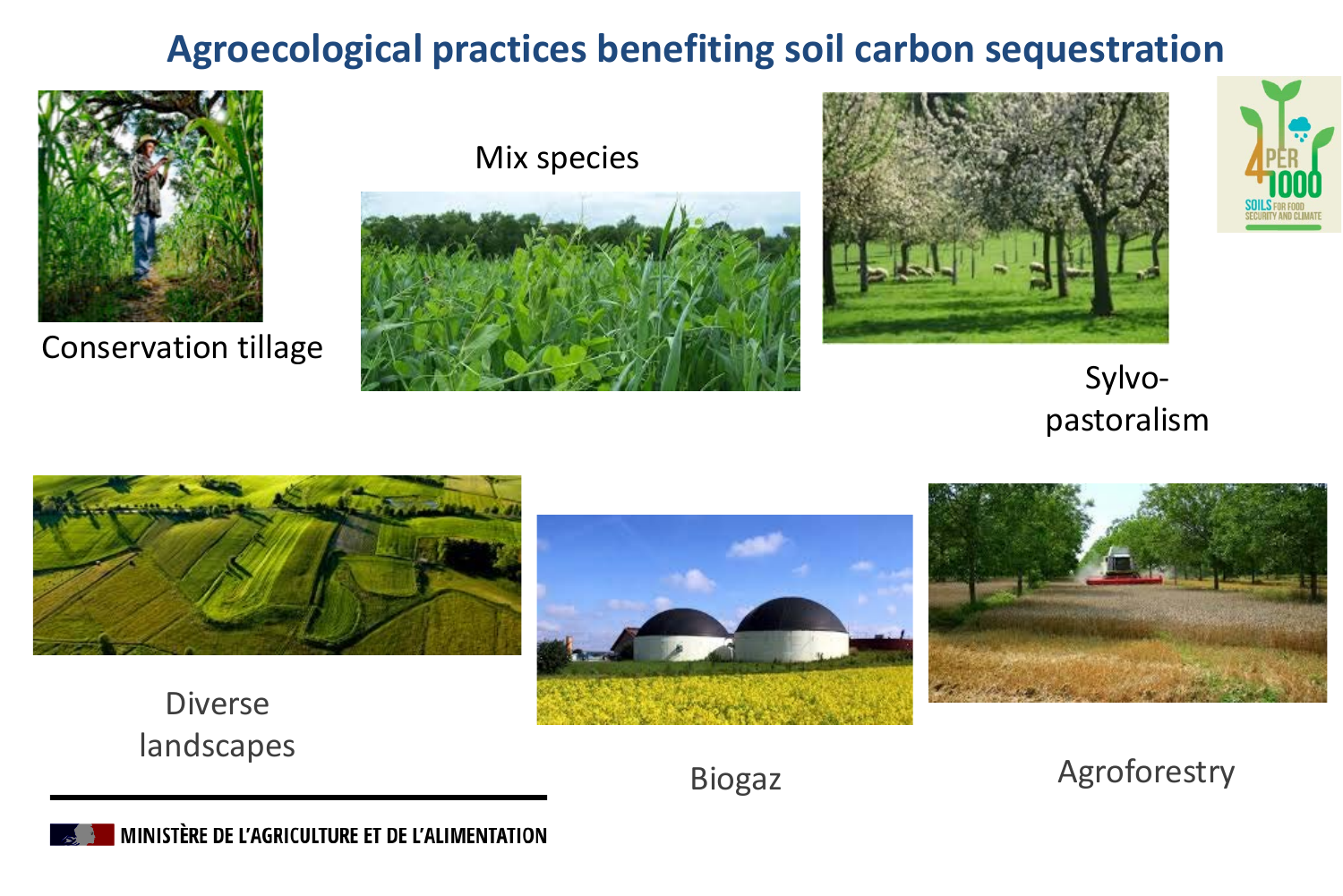### Collective approach: Economic and environmental interest groups (GIEE)

- Voluntary groups of farmers organised around a shared project for improving or consolidating their farming methods in order to improve their economic, environmental and social performance,
- Recognition at local level -> specific call for proposal,
- More than 527 GIEEs granted recognition since 2015 (more than 8000 farmers) and 30 % with a specific focus on soil preservation,
- Wide variety of types of production and partners (technical, research, etc...)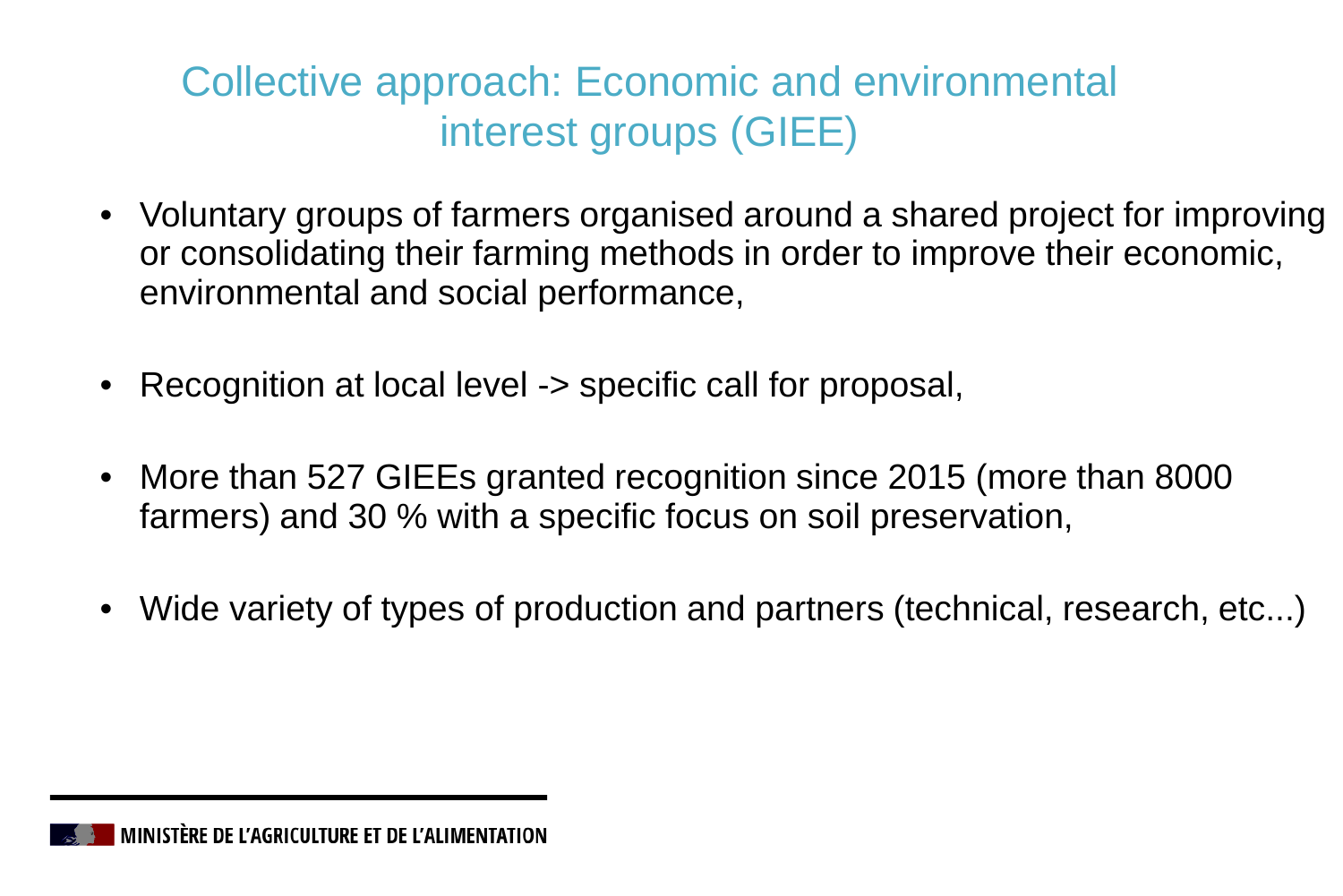## Farmers education and training

National plan **« better learning » -** « teaching to produce differently » More than 700 agricultural schools

- => Reform of agricultural schools diplomas based on systemic and multidisciplinary approach
- => Develop school based demonstrations
- => Increase collaborations with local actors
- $\Rightarrow$  Develop a network of school focal points
- $\Rightarrow$  Initial and continuous training

#### **New tools**

- MOOC on agro-ecology



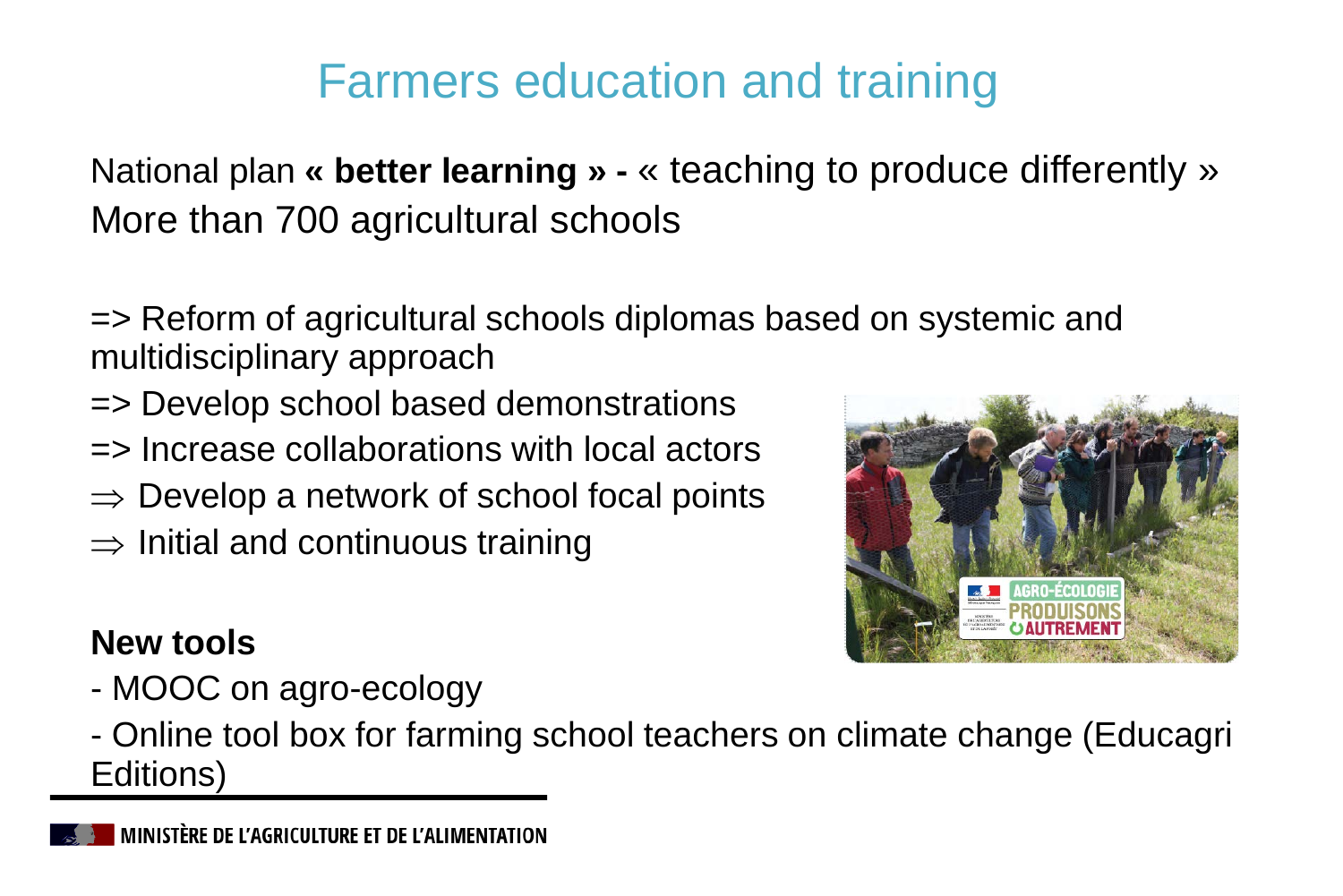### Agroecology project: how the Common agriculture policy is mobilized?

Respond to the increasing social demand for agricultural policies that incentivize sustainable agricultural practices.

**Mobilizing instruments of the current common agricultural policy (CAP)** : greening payments, setting-up aid and investment grants for agroecological projects, agri-environmental measures :

**- Agriculture-Environment-Climate Measures**: for 2014-2020 program, budget doubled compared to 2007-2013

**- Support for Organic program**: Objective : 15% of the agricultural area of organic in 2022 (3,8% of agricultural area in 2013 and 6,5% in 2017)

**CAP post-2020** : new "eco-scheme" that aims to further develop green payments => better integrate climate change and environment challenges.